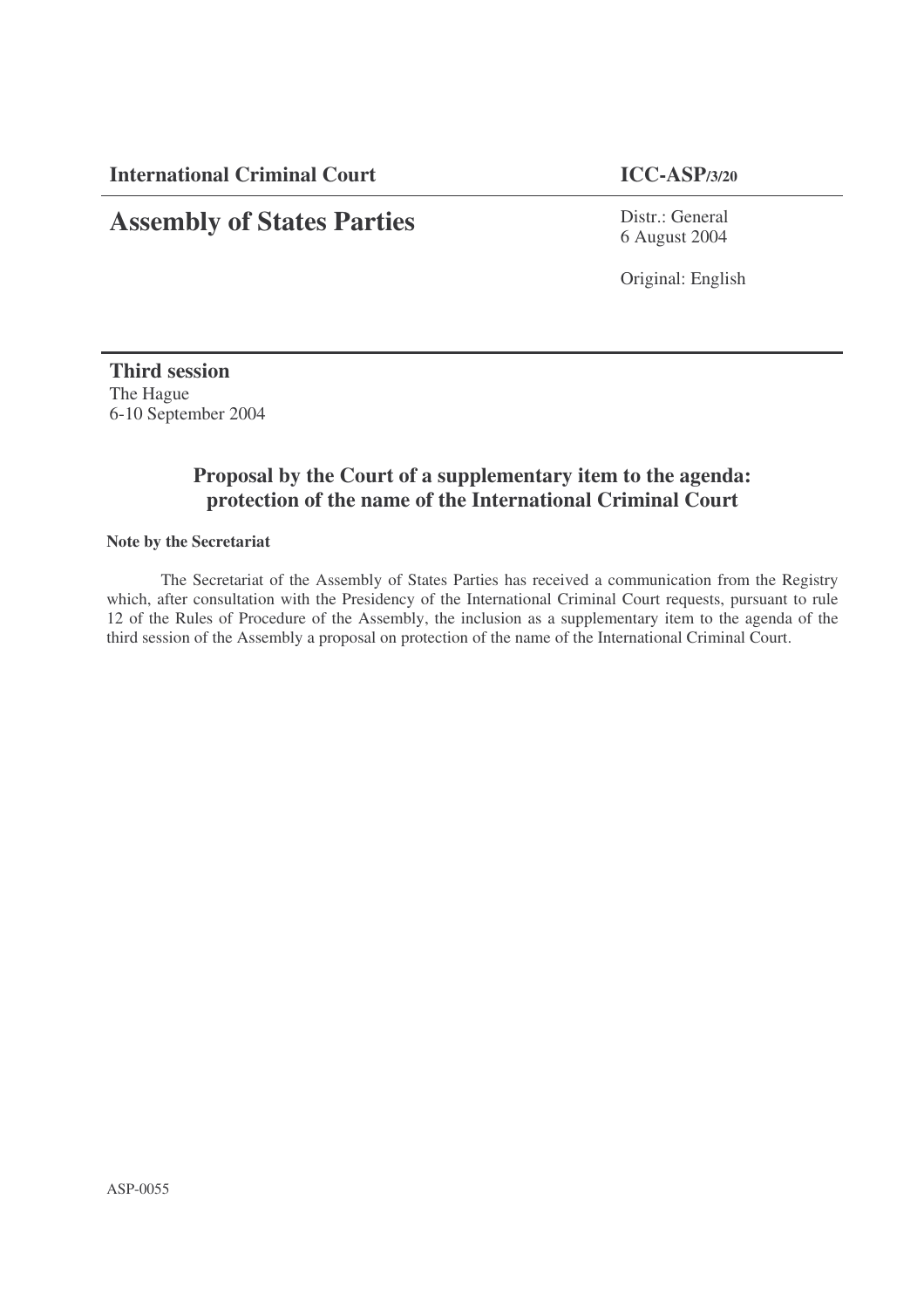## **Protection of the official name and abbreviation of the International Criminal Court**

1. The name "International Criminal Court" has been embraced formally in the Rome Statute of the International Criminal Court, although an emblem and a seal for the Court have not yet been adopted. Despite the adoption of the name of the Court, no official mechanism yet exists for the protection of the name and its abbreviated form ("ICC-CPI"<sup>1</sup>).

2. The Court has already noted increased unauthorized use of the name "International Criminal Court" (ICC-CPI) by private persons or societies residing within territories of States Parties. It is thus highly desirable that States Parties adopt measures to protect the name of the Court from abuse.

3. In view of the importance of protecting the integrity of the official name of the Court and the abbreviation thereof, it is proposed that the Assembly adopt a resolution recommending national legislative action by all States Parties to prevent the use, by private persons or by societies other than those upon which the Assembly or the Court confers the right thereto, of the name "International Criminal Court" or the abbreviation "ICC-CPI", particularly for commercial purposes by means of trade marks, labels, domain names or any other such means.

4. The expected increase in the activities of the Court is likely to generate more unauthorized use of its name. In view of this, it is recommended that the Assembly consider the attached draft resolution for adoption.

5. The resolution by the Assembly of States Parties seeking to protect the name and the abbreviation thereof would be adopted bearing in mind the need for similar protection once the emblem, seal and/or flag have been adopted.

6. The procedure proposed above is in line with that followed by the United Nations to protect its name, emblem and flag. The alternative would be to adopt an international protocol for signature by States Parties, which would be a much more cumbersome procedure.

<sup>&</sup>lt;sup>1</sup> While the initials "ICC" are already used widely by other organizations, the initials "ICC-CPI" are largely unique to the International Criminal Court.